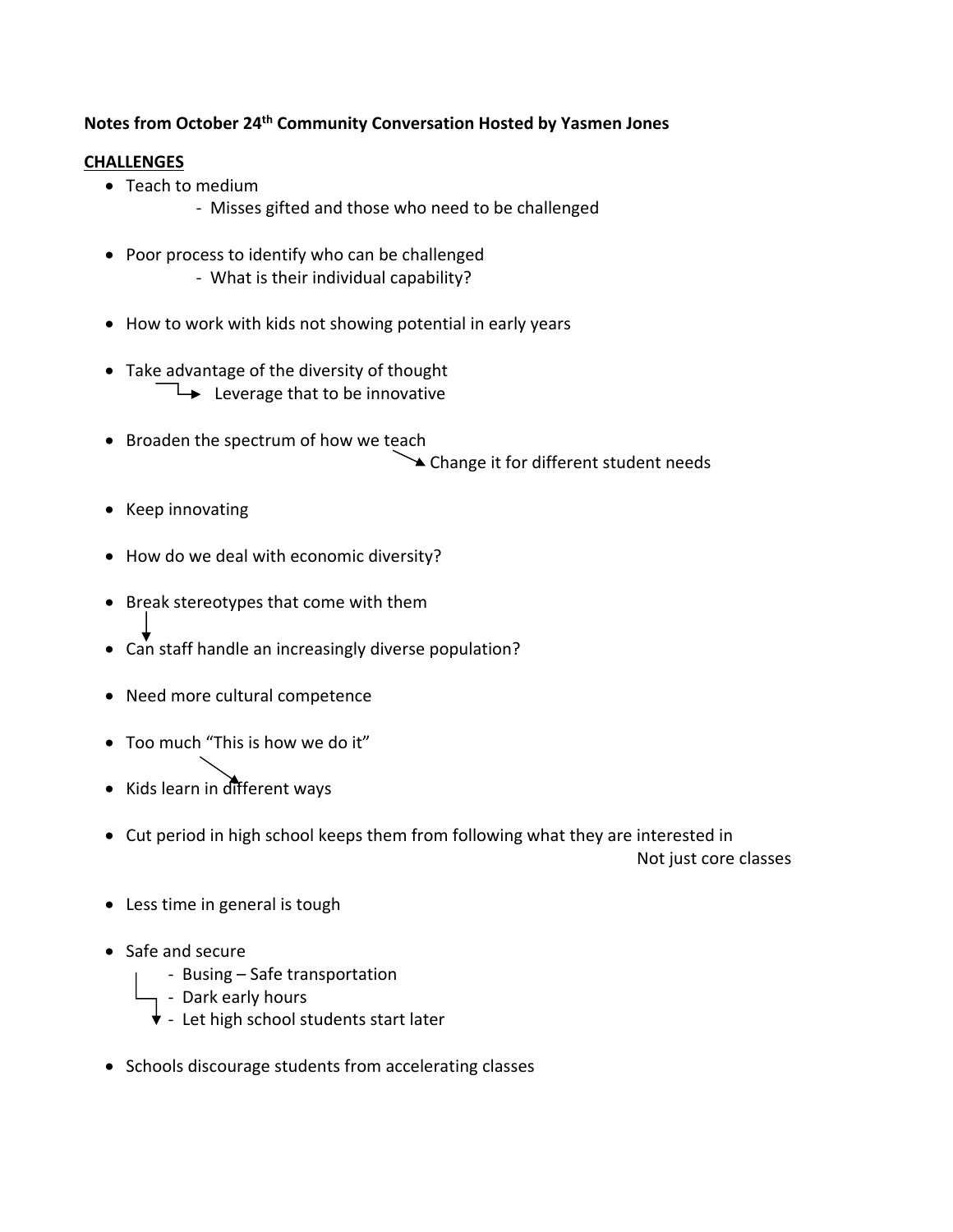- How are schools helping kids become resourceful?
- Are we teaching them freedom? How to handle
- Technology needs to be understood by kids Have them do now what college required (and life)

## **SUCCESS**

- Develop global leaders
	- $\rightarrow$  Solve problems on teams
		- $\rightarrow$  Mind shift to see global perspective
		- $\rightarrow$  Learning about other cultures

| Butler Tech collaborates for those interested in a trade                                                                                           |                                                            |                                           |
|----------------------------------------------------------------------------------------------------------------------------------------------------|------------------------------------------------------------|-------------------------------------------|
|                                                                                                                                                    | Need more community collaboration to provide opportunities | <b>Business</b><br>Non-Profit<br>Projects |
| Helps students find careers                                                                                                                        |                                                            |                                           |
| Self-discovery through real world experience                                                                                                       |                                                            |                                           |
| Well-rounded kids<br>- Giving back<br>- Understanding different cultures<br>- Handle adversity<br>- Excel academically<br>- Excited about learning |                                                            |                                           |
| Need true innovation in how we teach<br>- Community collaboration<br>- Go beyond standard test                                                     |                                                            |                                           |
| $\rightarrow$ Practical                                                                                                                            | Build creativity                                           |                                           |
| Knowledge                                                                                                                                          | Critical thinking                                          |                                           |
| $\rightarrow$ Applied knowledge                                                                                                                    | Independent thinking                                       |                                           |
| Embrace what this generation brings - their gifts                                                                                                  | - their style<br>- communication style                     |                                           |
|                                                                                                                                                    |                                                            | So they can define their own successes    |
| Teachers retool                                                                                                                                    |                                                            |                                           |
| Innovate                                                                                                                                           |                                                            |                                           |